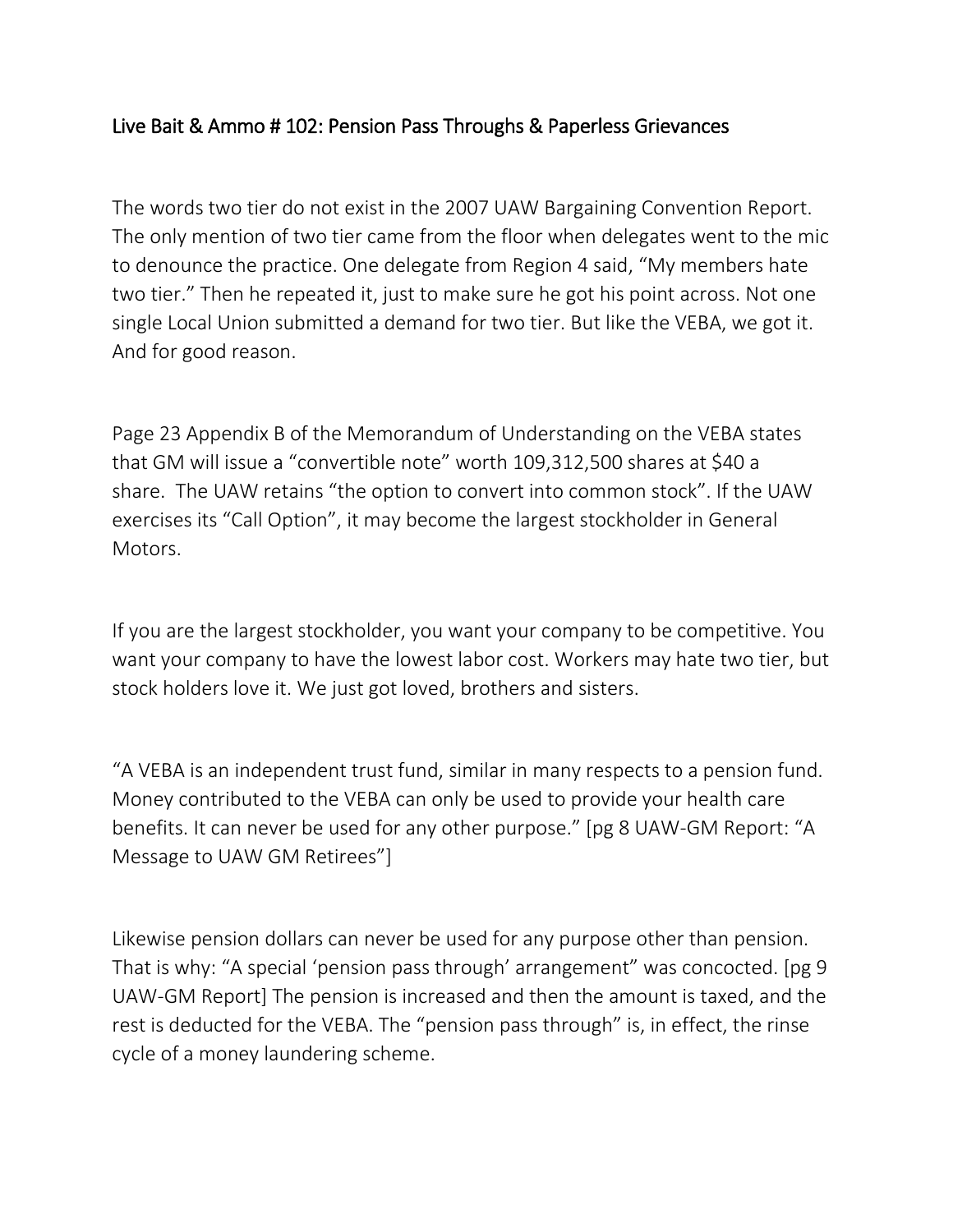Incremental adjustments in the "basic benefit rate" for pensions will be offset by premiums and copays. That's the spin dry cycle of the money laundering scheme.

If figures lie and liars figure, what does a gettel finger?

Projected Total Gains on page 2 of the UAW-GM report is based on "10% overtime." Ten percent over a four year contract is 832 hours at time and a half, or 1,248 hours straight time. "Total Gains" has been inflated with overtime projections.

The \$3,000 signing bonus was reduced by two days pay, an average of \$450, for the fake strike. And the union will deduct \$45 for dues. We won't see two grand after taxes. But the new No Excuse attendance procedure [pg 169 of the white book] will help management get rid of a lot of old sick people and replace them with half rate new hires. So, maybe we'll get some profit sharing.

But we should look on the bright side. President Gettelfinger told the press that the VEBA will be solvent "for 80 years." [New York Times, Detroit Free Press, Automotive News, and others, 9/26/07] We can rest in peace knowing that the grandchildren of International UAW appointees will have secure and lucrative jobs as VEBA administrators. Good Old Boys at Solidarity House will be playing golf with execs from Pfizer and Kaiser for generations to come.

On top of that, "The UAW and GM have agreed" to fund a "National Institute" to study the problem of health care. Three million dollars a year for desk jobs. Isn't that comforting? [pg 4 UAW-GM Report]

Speaking of desk jobs, Duane Zuckschwerdt, UAW Director of Region C admitted to the Flint Journal that he hadn't read the contract but he voted to approve it anway. "While's he's confident that Gettelfinger and Rapson have cut the best